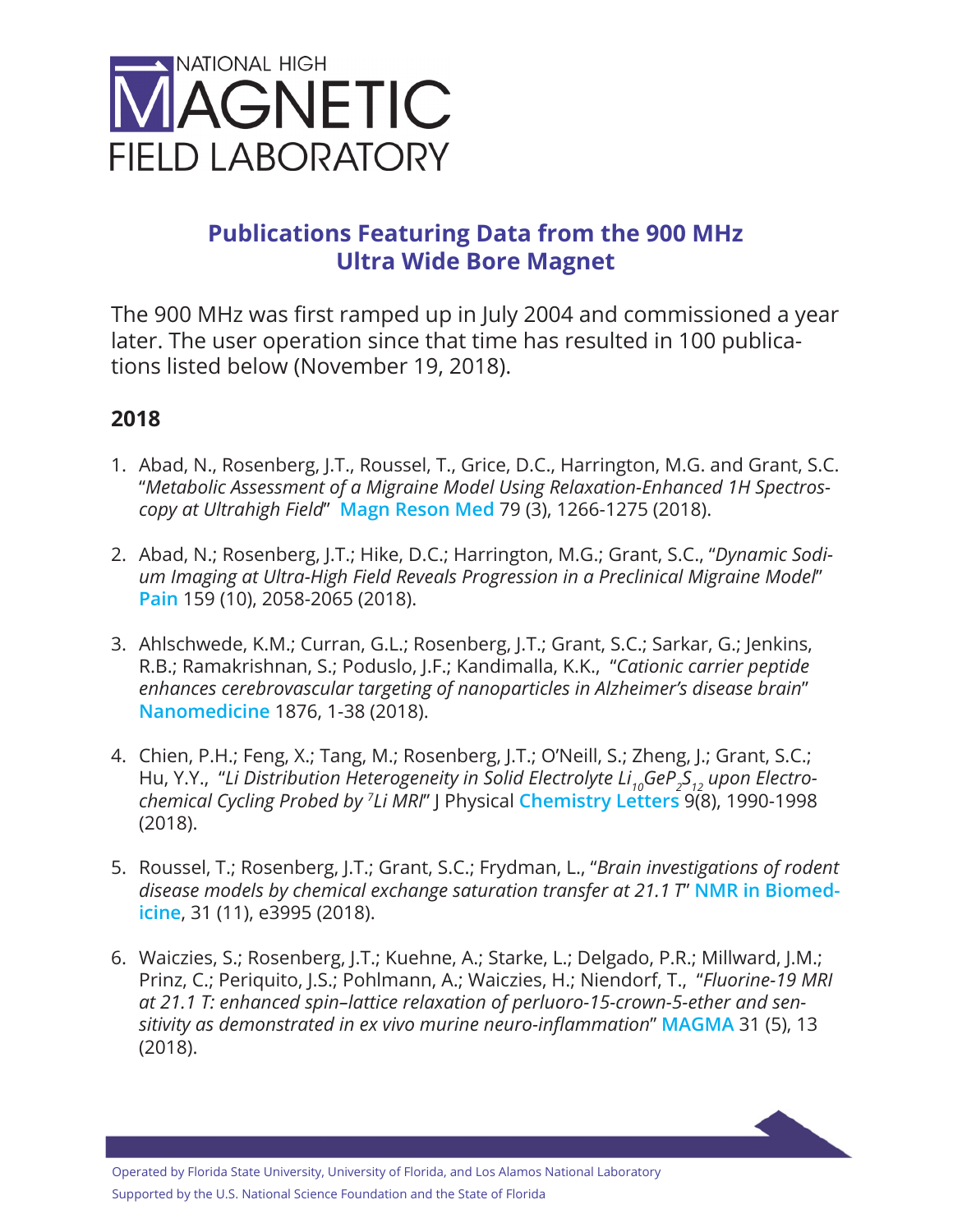- 7. Sellappan, P.; Cote, J.; Kreth, P.A.; Schepkin, V.D.; Darkazalli, A.; Morris, D.R.; Alvi, F.S.; Levenson, C.W., "*Variability and uncertainty in the rodent controlled cortical impact model of traumatic brain injury*" **Journal of Neuroscience Methods** (2018).
- 8. Nowogrodzki, A., "*The Strongest Scanners*" **Nature**, 563, 24 26 (2018).
- 9. Budinger, F.B.; Bird, M.D. "*MRI and MRS of the human brain at magnetic fields of 14 T to 20 T: Technical feasibility, safety, and neuroscience horizons*" **NeuroImage** 168: 509-531 (2018)

- 1. Rosenberg, J.T.; Shemesh, N.; Muniz, J.A.; Dumez, J.N.; Frydman, L. and Grant, S.C. "*Transverse relaxation of selectively excited metabolites in stroke at 21.1 T*". **Magn Reson Med** 77:2 520-528 (2017).
- 2. Neubauer, A.; Nies, C.; Schepkin, V.D.; Hu, R.; Malzacher, M.; Chacon-Caldera, J.; Thiele, D.; Gottwald, E. and Schad, L.R. "*Tracking protein function with sodium multi quantum spectroscopy in a 3D-tissue culture based on micro-cavity arrays*" **Scientific Reports** 7:3943 1-9 (2017).
- 3. Murray, D.T., Kato, M., Lin, Y.; Thurber, K.R., Hung, I., McKnight, S.L. and Tycko, R. "*Structure of FUS Protein Fibrils and Its Relevance to Self-Assembly and Phase Separation of Low-Complexity Domains*" **Cell**, 171:3, 615-627 (2017).
- 4. Jeon, J., Qiao, X., Hung, I., Mitra, A.K., Desfosses, A., Huang, D., Gor'kov, P.L., Craven, R.C., Kingston, R.L., Gan, Z., Zhu, F. and Chen, B. "*Structural Model of the Tubular Assembly of the Rous Sarcoma Virus Capsid Protein*" **J Am Chem Soc** 139:5, 2006-2013 (2017).
- 5. Shemesh, N.; Rosenberg, J.T.; Dumez, J-N.; Grant, S.C. and Frydman, L. "*Distinguishing neuronal from astrocytic subcellular microstructures using in vivo Double Diffusion Encoded 1H MRS at 21.1 T*" **PLoS ONE**, 12:10, 1-19 (2017).
- 6. Schepkin, V.D.; Neubauer, A.; Nagel, A.M. and Budinger, T.F. "*Comparison of potassium and sodium binding in vivo and in agarose samples using TQTPPI pulse sequence*" **J Magn Reson** 277, 162-168 (2017).
- 7. Affram, K.; Udofot, O.; Singh, M.; Krishnan, S.; Reams,R.; Rosenberg, J.T. and Agyare, E. "*Smart thermosensitive liposomes for effective solid tumor therapy and in*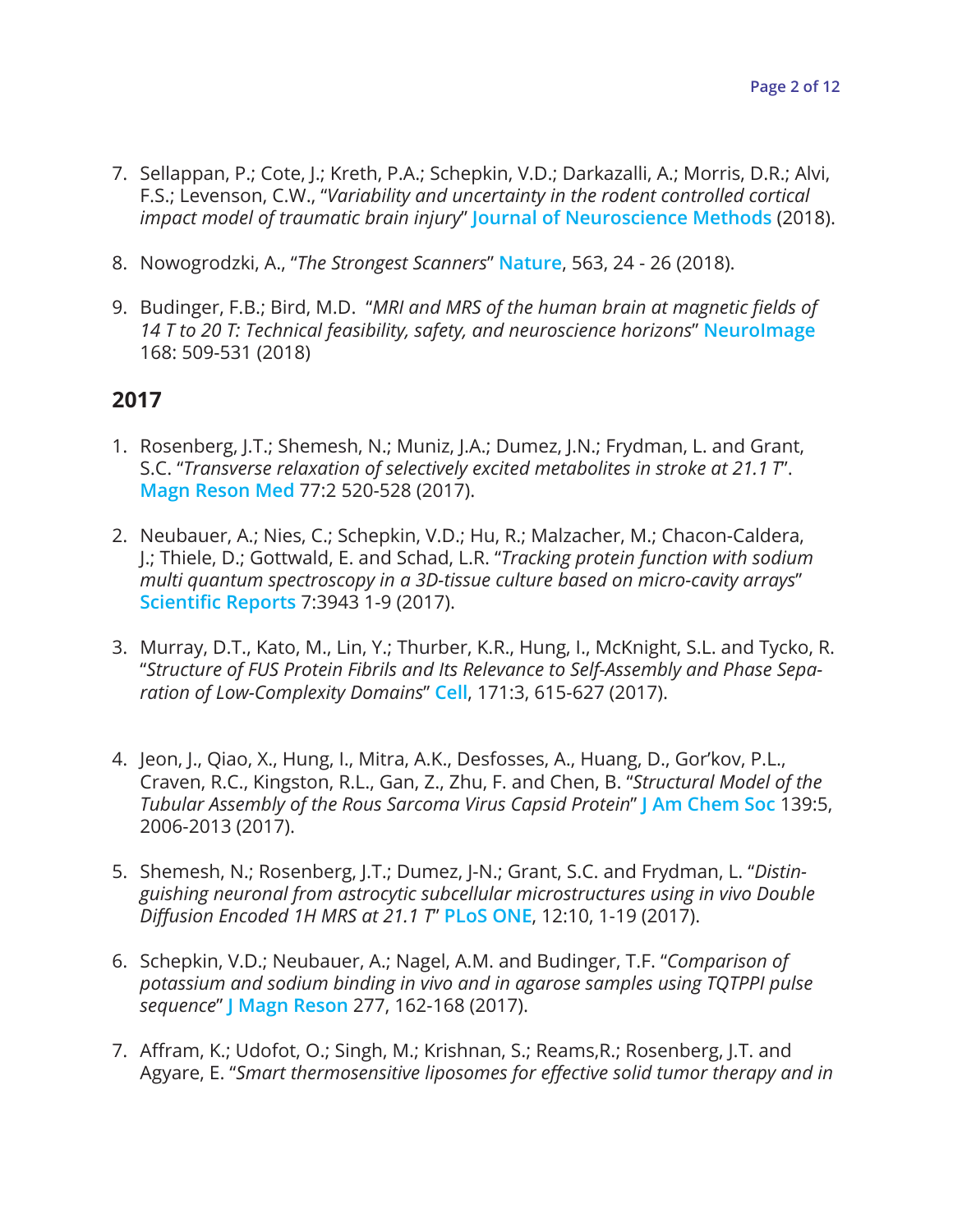*vivo imaging*" **PLoS ONE**, 12:9, 22 (2017).

- 8. Koroloff, S.N. and Nevzorov, A.A. "*Selective excitation for spectral editing and assignment in separated local field experiments of oriented membrane proteins*" **J Magn Reson** 274: 7-12 (2017).
- 9. Theint, T.; Nadaud, P.S.; Aucoin, D.; Helmus, J.J.; Pondaven, S.P.; Surewicz, K.; Surewicz, W.K. and Jaroniec, C.P. "*Species-dependent structural polymorphism of Y145Stop prion protein amyloid revealed by solid-state NMR spectroscopy*" **Nat Commun** 8: 753 (2017).
- 10.Hung, I.; Wu, G. and Gan, Z. "*Second-order quadrupolar line shapes under molecular dynamics: An additional transition in the extremely fast regime*" **Solid State Nucl Mag Reson** 84, 14-19 (2017).
- 11.Lu, J.; Hung, I.; Brinkmann, A.; Gan, Z.; Kong, X. and Wu, G. "*Solid-State 17O NMR Reveals Hydrogen-Bonding Energetics: Not All Low-Barrier Hydrogen Bonds Are Strong*" **Angew Chem Int Ed** 56:22, 6166-6170 (2017).

- 1. Nagel, A.M., Umathum, R., Rösler, M.B., Ladd, M.E., Litvak, I.M., Gor'kov, P.L., Brey, W.W. and Schepkin, V.D. "*39K and 23Na Relaxation Times and MRI of Rat Head at 21.1 T*" **NMR in Biomedicine** 29, 759-766 (2016).
- 2. Schepkin, V.D. "*Sodium MRI of glioma in animal models at ultrahigh magnetic fields*" **NMR in Biomedicine**, 29, 2, 175-186 (2016).
- 3. Chandrashekar, S.; Oparaji, O.; Yang, G. and Hallinan, D.J. "*<sup>7</sup> Li MRI Unveils Concentration Dependent Diffusion in Polymer Electrolyte Batteries*" **The Electrochemical Society**, 13, 14, A2988-A2990 (2016).
- 4. Thanos, P.K., Kim, R., Delis, F., Ananth, M., Chachati, G., Rocco, M.J., Masad, I., Muniz, J.A., Grant, S.C., Gold, M.S., Cadet, J.L. and Volkow, N.D. "*Chronic Methamphetamine Effects on Brain Structure and Function in Rats*" **PLoS ONE** 11:6 e0155457 (2016).
- 5. Shamsutdinova, N.A.; Gubaidullin, A.T.; Odintsov, B.M.; Larsen, R.J.; Schepkin, V.D.; Nizameev, I.R.; Amirov, R.R.; Zairov, R.R.; Sudakova, S.N.; Podyachev, S.N.; Mustafina, A.R. and Stepanov, A.S. "*Polyelectrolyte-Stabilized Nanotemplates Based on Gd(III) Complexes with Macrocyclic Tetra-1,3-diketones as a Positive MR Contrast Agents*" **Chem Select** 1, 1377-1383 (2016).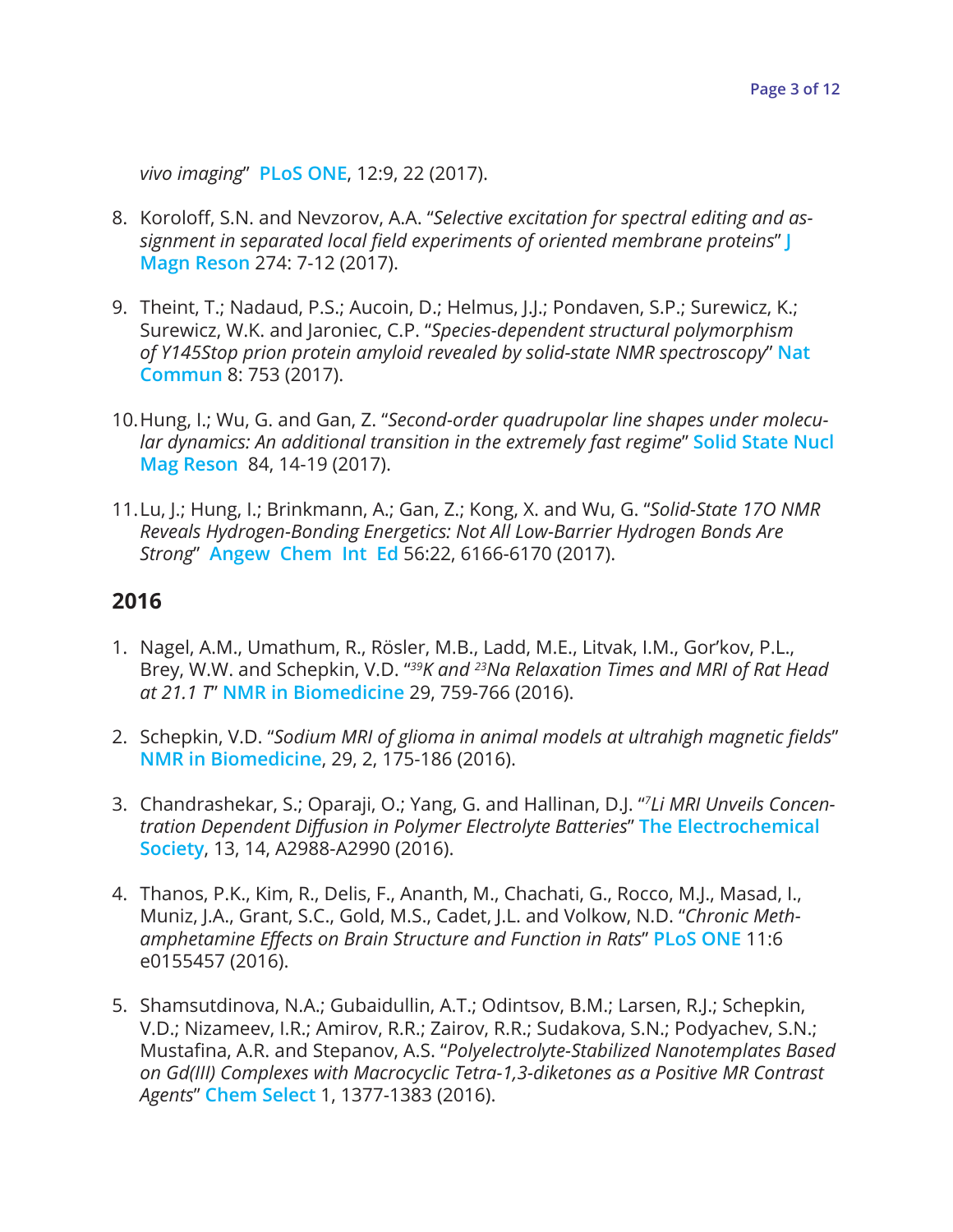- 6. Budinger, T.F.; Bird, M.D.; Frydman, L.; Long, J.R.; Mareci, T.H.; Rooney, W.D.; Rosen, B.; Schenck, J.F.; Schepkin, V.D.; Sherry, A.D.; Sodickson, D.K.; Springer, C.S.; Thulborn, K.R., Ugurbil, K. and Wald, L.L. "*Toward 20 T magnetic resonance for human brain studies: opportunities for discovery and neuroscience rationale*" **MAG-MA**, 29:3, 617-640 (2016).
- 7. Namespetra, A.M.; Hirsh, D.A.; Hildebrand, M.P.; Sandre, A.R.; Hamaed, H.; Rawson, J.M. and Schurko, R.W. "*35Cl solid-State NMR spectroscopy of HCl Pharmaceuticals and their polymorphs in bulk and dosage forms*" **Cryst Eng Comm** 18: 6213- 6232 (2016).
- 8. Zhang, H.; Hou, G.; Lu, M.; Ahn, J.; Byeon, I.-J.L.; Langmead, C.J.; Perilla, J.R.; Hung, I.; Gor'kov, P.L.; Gan, Z.; Brey, W.W.; Case, D.A.; Schulten, K.; Gronenborn, A.M. and Polenova, T., "*HIV-1 Capsid Function Is Regulated by Dynamics: Quantitative. Atomic-Resolution Insights by Integrating Magic-Angle-Spinning NMR, QM/MM, and MD*" **J Am Chem Soc** 138, 14066-14075 (2016).

- 1. Leftin. A., Rosenberg, J.T., Solomon, E., Calixto-Bejarano, F.C., Grant, S.C., Frydman, L. "*Ultrafast in vivo Diffusion Imaging of Stroke at 21.1 T by Spatiotemporal Encoding"* **Magnetic Resonance in Medicine** 73:1483-1489 (2015).
- 2. Kweon, J.J., Fu, R., Kitchen, J.A., Gor'kov, P.L., Brey, W.W., Dalal, N.S. (2015) "*Evidence from 900 MHz 1 H MAS NMR of Displaced Behavior of the Model Order-Disorder Antiferroelectric NH<sup>4</sup> H2 AsO4* **J. Phys. Chem.** C 119: 5013-5019 (2015).
- 3. Fu, R., Gunaydin-Sen, O., Chiorescu, I., Dalal, N.S. "*NMR detection of dynamical processes in antiferroelectric nanoclusters during the order-disorder transition in NH<sup>4</sup> H2 AsO4* **Phys. Rev. B.** 91:140192-1-5 (2015).
- 4. Markiewicz, W.D., Brey, W.W., Cross, T.A., Dixon, I.R., Gor'kov, P.L., Grant, S.C., Marks, E.L., Painter, T.A., Schepkin, V.D. and Swenson, C.A. "*A Decade of Experience with the Ultra-Wide-Bore 900 MHz NMR Magnet"* **IEEE Trans. Appl. Supercon.** 25, 3:1-6 (2015).
- 5. Sart S, Calixto-Bejarano F, Baird MA, Rosenberg JT, Yan Y, Ma T, Grant SC, Li Y. 2015. "*Intracellular Labeling of Pluripotent Stem Cell-derived Neural Progenitor Aggregates with Micron-sized Particles of Iron Oxide*" **Cytotherapy**. 17(1): 98-111 (2015).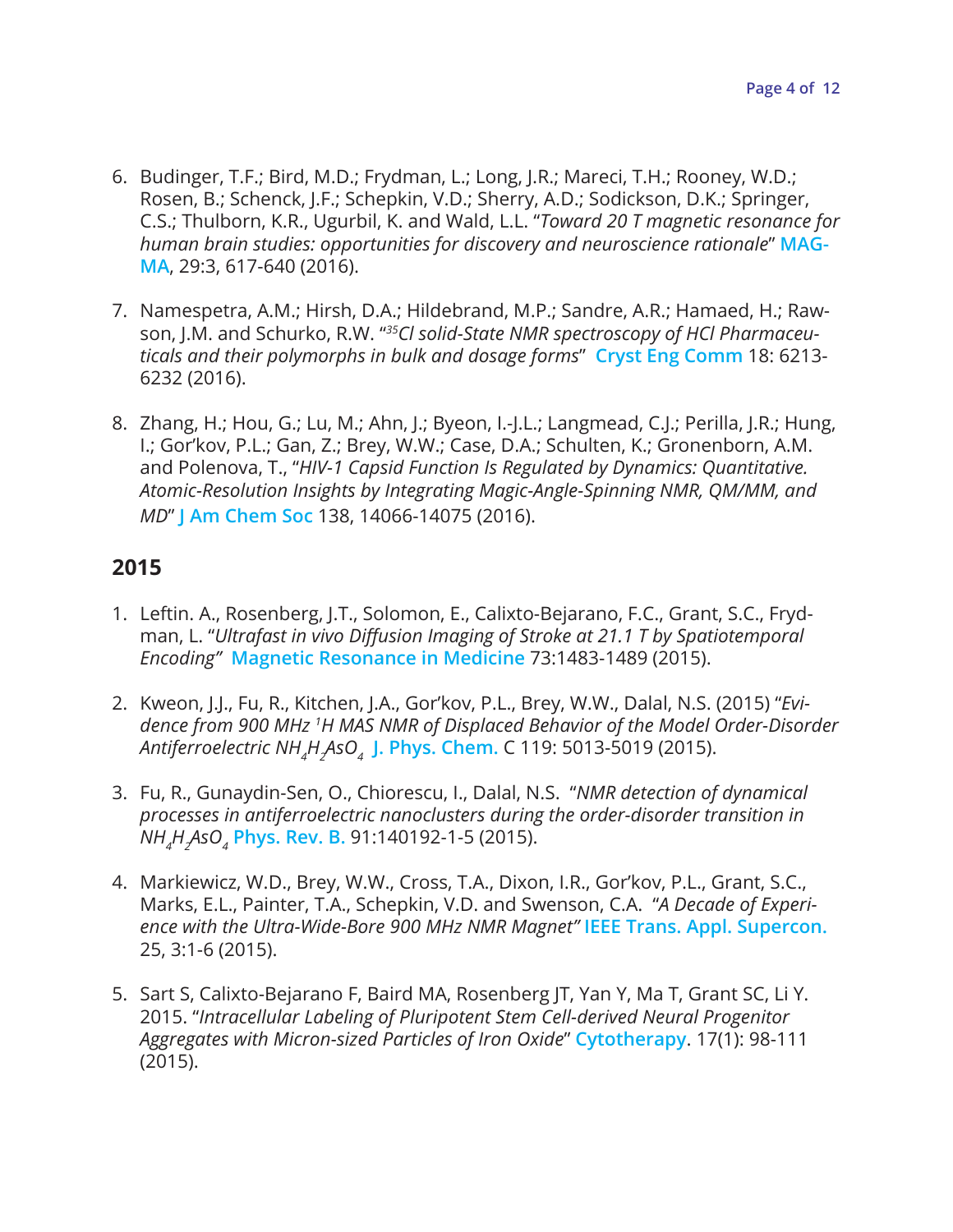- 6. Yan Y, Bejarano FC, Sart S, Muroski ME, Strouse GF, Grant SC, Li Y. "*Cryopreservation of Embryonic Stem Cell-derived Multicellular Neural Aggregates Labeled with Micron-sized Particles of Iron Oxide for Magnetic Resonance Imaging*" **Biotech Prog.** 31: 510-21 (2015).
- 7. Ward, M.E.; Wang, S.L.; Munro, R.; Ritz, E.; Hung, I.; Gor'kov, P.L.; Jiang, Y.J.; Liang, H.J.; Brown, L.S.; Ladizhansky, V. (2015) "*In Situ Structural Studies of Anabaena Sensory Rhodopsin in the E. coli Membrane"* **Biophysical J.**, 108: 1683-1696 (2015).
- 8. Lu, M.; Hou, G.; Zhang, H.; Suiter, C.L.; Ahn, J.; Byeon, I.-J.-L.; Perilla, J.R.; Langmead, C.J.; Hung, I.; Gor'kov, P.L.; Gan, Z.; Brey, W.; Aiken, C.; Zhang, P.; Schulten, K.; Gronenborn, A.M. and Polenova, T. "*Dynamic allostery governs cyclophilin A-HIV capsid interplay*" **P Natl Acad Sci USA** 112, 47, 14617-14622 (2015).
- 9. Jakobsen, H.J.; Bildsoe, H.; Brorson, M.; Wu, G.; Gor'kov, P.L.; Gan, Z. and Hung, I. "*High-Field O-17 MAS NMR Reveals (<sup>1</sup> )J(O-17-I-127) with its Sign and the NMR Crystallography of the Scheelite Structures for NaIO<sup>4</sup> and KIO4* " **J Phys Chem C**, 119, 25, 14434- 14442 (2015).
- 10.Sart, S.; Bejarano, F.C.; Yan, Y.; Grant, S.C. and Li, Y. "*Labeling pluripotent stem cell-derived neural progenitors with iron oxide particles for magnetic resonance imaging*" **Meth Mol Biol** 1283, 43-52 (2015).
- 11.Wang, D.W.; Zhong, G.M.; Li, Y.X.; Gong, Z.L.; McDonald, M.J.; Mi, J.X.; Fu, R.; Shi, Z.C. and Yang, Y. "*Enhanced Ionic Conductivity of Li3.5Si0.5P0.5O4 with Addition of Lithium Borate*" **Solid State Ionics** 283, 109-114 (2015).

- 1. Murray, D.T. Hung, I. and Cross, T.A. "*Assignment of Oriented Sample NMR Resonances from a Three-Transmembrane Helix Protein"* **J. Magn. Reson.** 240:34-44 (2014).
- 2. Schepkin, V.D.; Elumalai M.; Kitchen, J.A.; Qian, C.; Gor'kov, P.L. & Brey, W.W. "*In vivo chlorine and sodium MRI of rat brain at 21.1 T"* **Magn. Reson. Mater. Phys., Bio. & Med. (MAGMA)**, 27, 63-70 (2014).
- 3. Rosenberg, J.T., Cisneros B.T., Matson, M., Sachi-Kocher, A., Sokoll, M., Calixto Bejarano, F., Wilson, L.J., Grant, S.C. "*Encapsulated gadolinium and dysprosium ions within ultrashort carbon nanotubes for MR microscopy" at 11.75 & 21.1 T* **Contrast**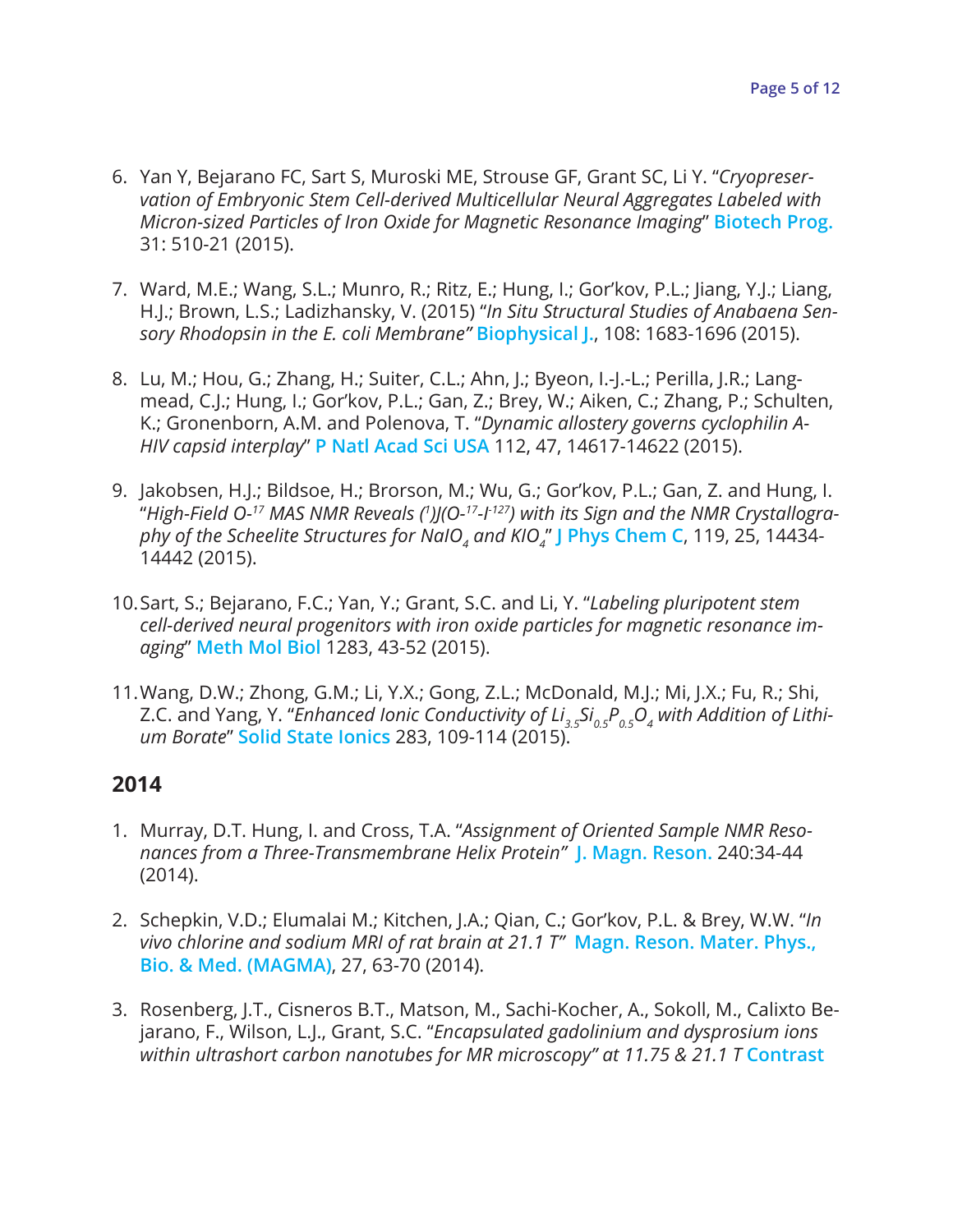#### **Media and Molecular Imaging**, 9:92-99 (2014).

- 4. Primera-Pedrozo, J.N.; Dugar, S.; Fu, R. and Hernández-Maldonado, A.J. *"Determination of the Apparent Crystal Structure of a Highly Faulted UPRM-5 Type Flexible Porous Titanium Silicate via a Polymorph Based Superposition Model: a Rietveld Refinement and a Pair Distribution Function"* **J. Phys. Chem. C** 118: 8859-8867 (2014).
- 5. Agyare, E.K., Jaruszewski, K.M., Curran, G.L., Rosenberg, J.T., Grant, S.C., Lowe, V.J., Ramakrishnan, S., Paravastu, A.K., Poduslo, J.F., Kandimalla, K.K. "*Engineering theranostic nanovehicles capable of targeting cerebrovascular amyloid deposits"* **J. Control Release**. 185:121-9 (2014).
- 6. Perrin, B.S. Jr.; Tian, Y; Fu, R.; Grant, C.V.; Chekmenev, E.Y.; Wieczorek, W.E.; Dao, A.E.; Hayden, R.M.; Burzynski, C.M.; Venable, R.M.; Sharma, M.; Opella, S.J.; Pastor, R.W.; and Cotten, M.L. "*High-Resolution Structures and Orientations of Antimicrobial Peptides Piscidin a and Piscidin 3 in Fluid Bilayers Reveal Tilting, Kinking, and Bilayer Immersion"* (Cover story) **J. Am. Chem. Soc.** 136: 3491-3504 (2014).
- 7. Hildebrand, M.; Hamaed, H.; Namespetra, A.M.; Donohue, J.M.; Fu, R.; Hung, I.; Gan, Z. and Schurko, R.W. "*35Cl Solid-State NMR of HCl Salts of Active Pharmaceuticals Ingredients: Structural Prediction, Spectral Fingerprinting and Polymorph Recognition"* **Cryst. Eng. Comm.** 16: 7334-7356 (2014).
- 8. Kweon, J.J.; Fu, R.; Steven, E.; Lee, C.E. and Dalal, N.S."*High Field MAS-NMR and Conductivity Study of the Superionic Conductor LiH2 PO4 : Critical Role of Physisorbed Water in Its Protonic Conductivity"* **J. Phys. Chem. C** 118: 13387-13393 (2014).
- 9. Jaruszewski, K.M., Curran, G.L., Swaminathan S.K., Rosenberg J.T., Grant S.C., Ramakrishnan S., Lowe V., Podulso J., Kandimalla K.K. "*Multimodal Nanoprobes to Target Cerebrovascular Amyloid in Alzheimer's Disease Brain"* **Biomaterials** 35:1967-1976 2014).
- 10.Qian, C., Gor'kov, P.L. "*Double resonance MRI coil design"* **US Patent** No.8680863 (2014).
- 11.Hung, I., Gan, Z. "*Fast REDOR with CPMG multiple-echo acquisition"* **J. Magn. Reson**. 238:82-86 (2014).
- 12.Shemesh,N., Rosenberg, J.T., Dumez, J.N., Grant, S.C., Frydman, L., "*Metabolic T<sup>1</sup> dynamics and longitudinal-relaxation-enhancement in vivo at ultrahigh magnetic fields on ischemia"* **J. Cereb. Blood Flow Metab.** 34:1810-1817 (2014).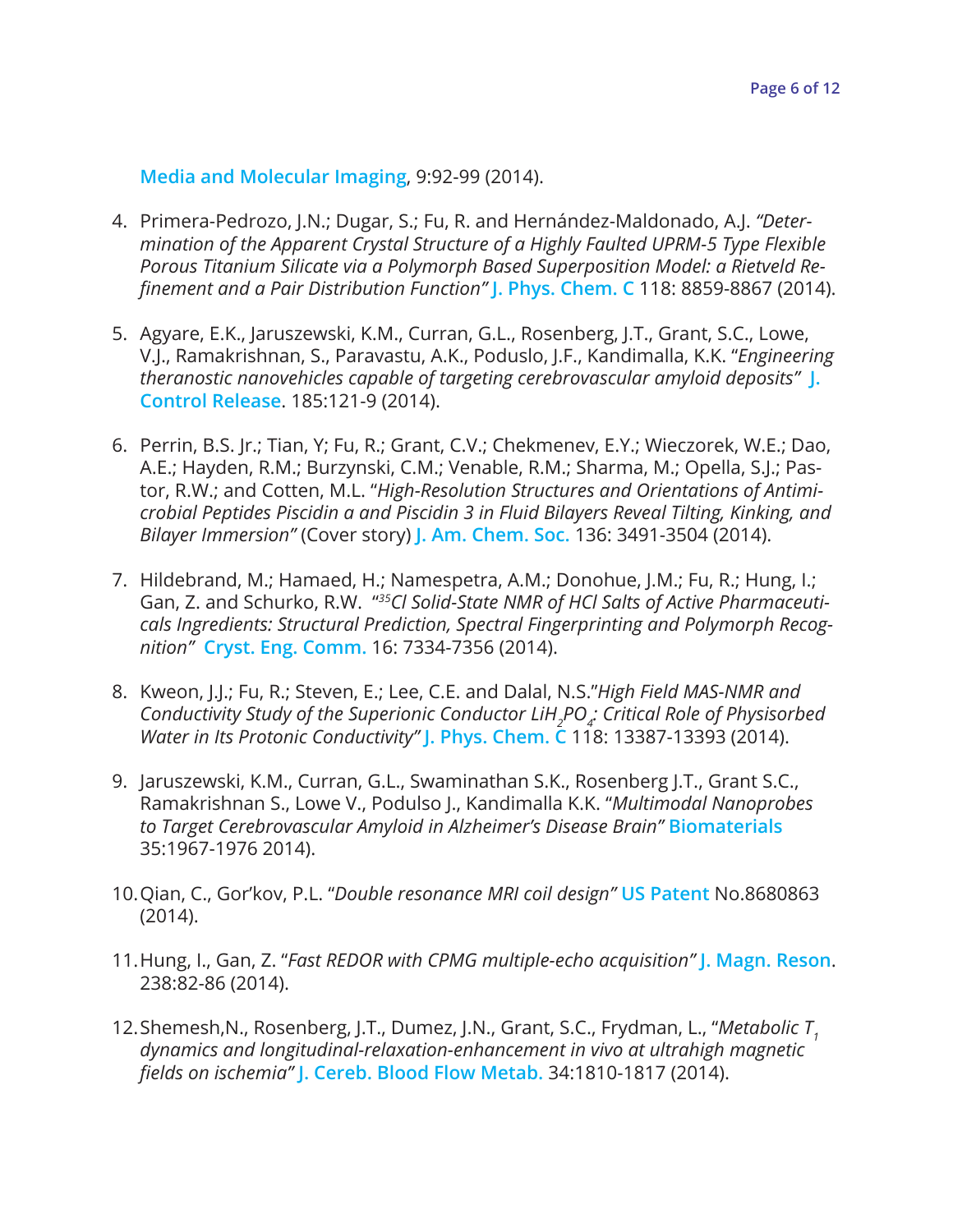- 13.Shemesh, N. Rosenberg, J.T., Dumez, J.N., Muniz, J.A., Grant, S.C., Frydman, L. "*Metabolic properties in stroked rats revald by relaxation-enhanced magnetic resonance spectroscopy at ultrahigh fields"* **Nature Commun.** 5:4958 (2014).
- 14.Rosenberg JT, Cisneros BT, Matson M, Sokoll M, Sachi-Kocher A, Bejarano FC, Wilson LJ, Grant SC. "*Encapsulated gadolinium and dysprosium ions within ultra-short carbon nanotubes for MR microscopy at 11.75 and 21.1 T."* **Contrast Media Mol Imaging**. 9:92-99 (2014).
- 15.Truong, M.L., Harrington, M.G., Schepkin, V.D., & Chekmenev, E.Y. "*Sodium 3D concentration mapping (COMA 3D) using 23Na and proton"* **MRI J. Magn. Reson** 247:88-95 (2014).
- 16.Schepkin, V.D., Levenson, C.W. "Tumor resistance to chemo-therapy and sodium/diffusion MRI" **US Patent** 8,880,146 (2014).
- 17.Jakobsen, H.J.; Bildsoe, H.; Brorson, M.; Gan, Z. and Hung, I. (2014) "*Quantitative Dynamics and Structure for Crystalline Cs2WO4 and KMnO4 Determined from High-Field O-17 Variable-Temperature MAS NMR Experiments"* **J. Phys. Chem. C**, 118: 20639-20646 (2014).

- 1. Sharma, M., Yi, M., Dong, H., Qin, H., Busath, D.D., Zhou, H.-X. and Cross , T.A. "*Membrane Proteins, Mechanisms of Action and Uses Thereof*" **US Patent** 8,581,584 (2013).
- 2. Foroutan, P., Murray, M.E., Fujioka, S., Schweitzer, K.J., Dickson, D.W., Wszolek, Z.K., Grant, S.C. "*Progressive Supranuclear Palsy: High-Field-Strength MR Microscopy in the Human Substantia Nigra and Globus Pallidus"* **Radiology** 266:280-288 (2013).
- 3. Das, N., Murray, D.T. & Cross, T.A. "*Lipid Bilayer Preparations of Helical Membrane Proteins for Oriented and Magic Angle Spinning Solid State NMR Samples*" **Nat. Protocols** 11:2256-2270 (2013).
- 4. Murray, D., Das, N., Cross, T.A. "*Solid State NMR Strategy for Characterizing Native Membrane Protein Structures"* **Accounts of Chemical Research** 46:2172-2181 (2013).
- 5. Qian, C., "Impedance matching in NMR probe with an adjustable segmented transmission line" **US Patent** 8,525,518 (2013).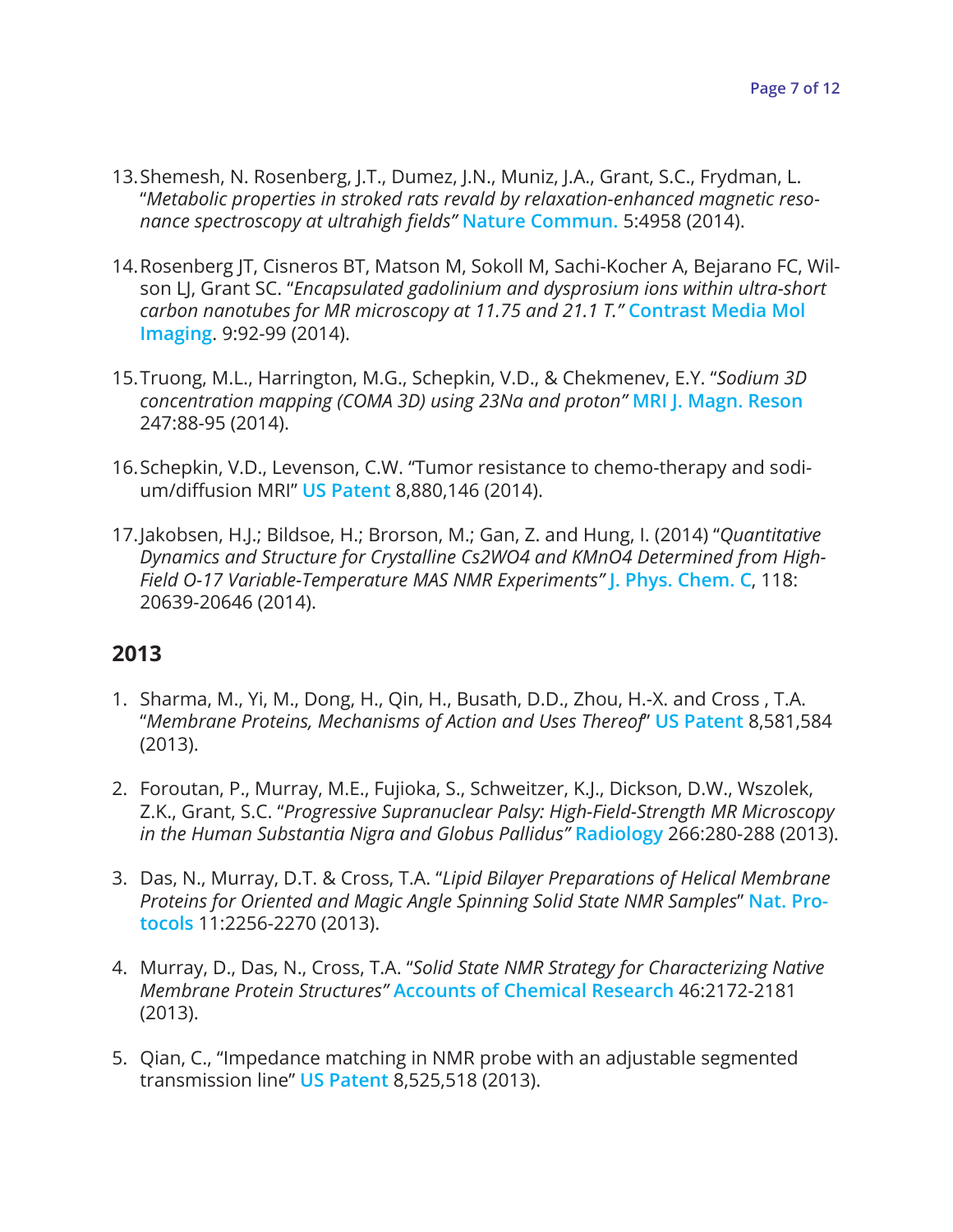- 6. Han, Y.; Hou, G.; Suiter, C.L.; Ahn, J.; Byeon, I.-J.L.; Lipton, A.S.; Burton, S.; Hung, I. ;Gor'kov, P.L.; Gan, Z.; Brey, W.W.; Rice, D.; Gronenborn, A.M. and Polenova, T. "*Magic Angle Spinning NMR Reveals Sequence-Dependent Structural Plasticity, Dynamics, and the Spacer Peptide 1 Conformation in HIV-1 Capsid Protein Assemblies*" **J. Am. Chem. Soc.**, 135:17793-17803 (2013).
- 7. Rosenberg, J.T., Sellgren, K., Bejarano, F.C., Baird, M., Davidson, M., Teng, M., Grant, "S.C. *MR contrast and biological impacts of intracellular superparamagnetic iron oxides on human mesenchymal stem cells with long-term culture and hypoxic exposure"* **Cytotherapy** 15:307-22 (2013).
- 8. Jakobsen, H.J., Bildsøe, H., Brorson, M., Gan, Z., Hung, I. "*Direct observation of <sup>17</sup>O–185/187Re 1 J-coupling in perrhenates by solid-state 17O VT MAS NMR: Temperature and self-decoupling effects"* **J. Magn. Reson**. 230:98-110 (2013).
- 9. Kong, X., Shan, M., Terskikh, V., Hung, I., Gan, Z., Wu, G. "*Solid-State 17O NMR of Pharmaceutical Compounds: Salicylic Acid and Aspirin"* **J. Phys. Chem. B** 117:9643- 9654 (2013).

- 1. Schepkin, V.D., Bejarano, F.C., Morgan, T., Gower-Winter, S., Ozambela, M. & Levenson, C. "*In Vivo Magnetic Resonance Imaging of Sodium and Diffusion in Rat Glioma at 21.1T"* **Magn. Reson. Med.** 67:1159-1166 (2012).
- 2. Qian, C.; Masad, I.S.; Rosenberg, J.T.; Elumalai, M.; Brey, W.W.; Grant, S.C. and Gor'kov, P.L. "*A volume birdcage coil with an adjustable sliding tuner ring for neuroimaging in high field vertical magnets: Ex and in vivo applications at 21.1 T*" **J. Magn. Reson**., 221:110-116 (2012).
- 3. Vanderlaan, M.H.; Seshadhria, M.; Barrios, M.N.; Brey, W.W.; Schepkin, V.D. and Van Sciver, S.W. "*MRI of Adsorbed Water in Solid Foams at 21.1 T*" **Int. J. Heat and Mass Transfer** 55:69-72 (2012).
- 4. Rosenberg, J.T., Sachi-Kocher, A., Davidson, M., & Grant, S.C. "*Intracellular SPIO Labeling of Microglia: High Field Considerations and Limitations for MR Microscopy"* **Contrast Media and Molecular Imaging** 7:121-129 (2012).
- 5. Arévalo-Hidalgo, A.G.; Dugar, S.; Fu, R. and Hernández-Maldonado, A.J. "*<sup>1</sup> H and <sup>23</sup>Na MAS NMR spectroscopy of cationic species in CO<sup>2</sup> selective alkaline earth metal porous silicoaluminophosphates prepared via liquid and solid state ion exchange"* **J. Solid State Chemistry** 191: 57-62. (2012)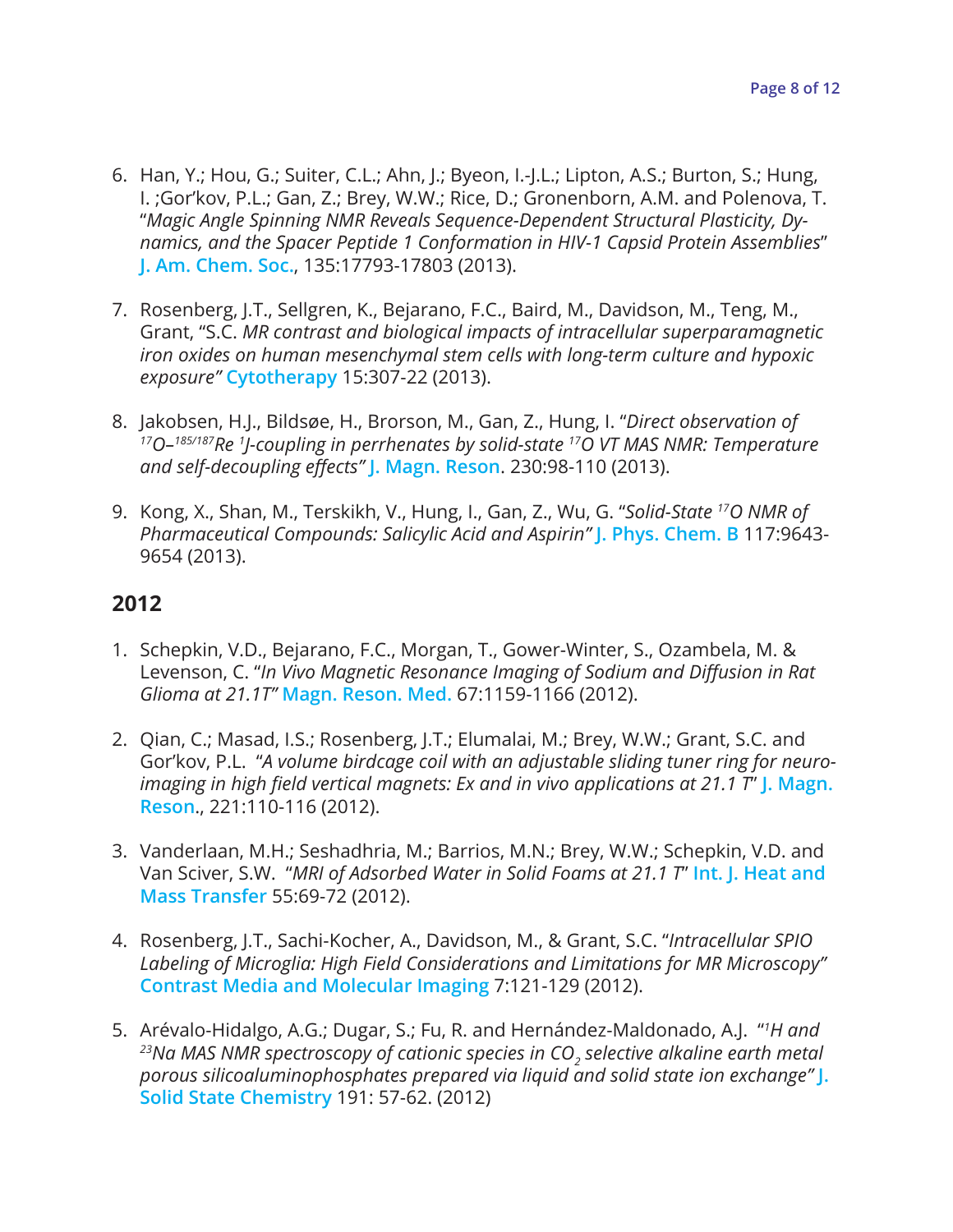6. Alzghoul, L., Bortolato, M., Delis, F., Thanos, P.K., Darling, R.D., Godar, S.C., Zhang, J., Grant, S., Wang, G.J., Simpson, K.L., Chen, K., Volkow, N.D., Lin, R.C., Shih, J.C. Altered cerebellar organization and function in monoamine oxidase A hypomorphic mice **Neuropharmacology** Dec 63(7):1208-17 (2012).

### **2011**

- 1. Fujioka S, Murray ME, Foroutan P, Schweitzer KJ, Dickson DW, Grant SC, Wszolek ZK. "*Magnetic resonance imaging with 21.1T and pathological correlations – diffuse Lewy body disease"* **Rinsho Shinkeigaku.** 51:603-607 (2011).
- 2. Jakobsen, H.J., Bildsøe, H., Skibsted, J., Brorson, M., Hung, I., Gan, Z. "*Synthesis of 17O-Labeled Cs2 WO<sup>4</sup> and Its Ambient- and Low-Temperature Solid-State 17O"* **MAS NMR Spectra Inorg. Chem**. 50:7676-7684 (2011).
- 3. Harrington, M.G., Chekmenev, E.Y., Schepkin, V., Fonteh, A.N. & Arakaki, X. "*Sodium MRI in a Rat Migraine Model and a NEURON Simulation Study Support a Role for Sodium in Migraine"* **Cephalagia** 31:1254-1265 (2011).

- 1. Sadleir RJ, Grant SC, Woo EJ. "*Can high-field MREIT be used to directly detectneural activity? theoretical considerations"* **NeuroImage**. 74(20): 1654 (2010).
- 2. Schweitzer KJ, Foroutan P, Dickson DW, Broderick DF, Klose U, Berg D, Wszolek ZK, Grant SC. "*A novel approach to dementia: High Resolution 1H MRI of the Human Hippocampus Performed at 21.1 T*." **Neurology**. 74(20): 1654 (2010).
- 3. Rosenberg JT, Kogot JM, Lovingood DD, Strouse GF, Grant SC. "*Intracellular Bimodal Nanoparticles Based on Quantum Dots for High-Field MRI at 21.1 T*." **Magn. Res.** Med. Sep 64(3):871-82 (2010).
- 4. Sharma, M., Yi, M., Dong, H., Qin, H., Petersen, E., Busath, D.D., Zhou, H.-X. & Cross, T.A. "*Insight into the Mechanism of the Influenza A Proton Channel from a Structure in a Lipid Bilayer"* **Science** 330:509-512 (2010).
- 5. Cross, T.A., Brey, W.W., Smirnov, A. & Chekmenev, E.Y. "*Solid State NMR Method for Screening Cell Membrane Protein Binding Drug Candidates"* **U.S. Patent**  7,674,595 (2010).
- 6. Cross, T.A., Brey, W.W., Smirnov, A. & Chekmenev, E.Y. "*Solid State NMR Method for Screening Cell Membrane Protein Binding Drug Candidates"* **U.S. Patent**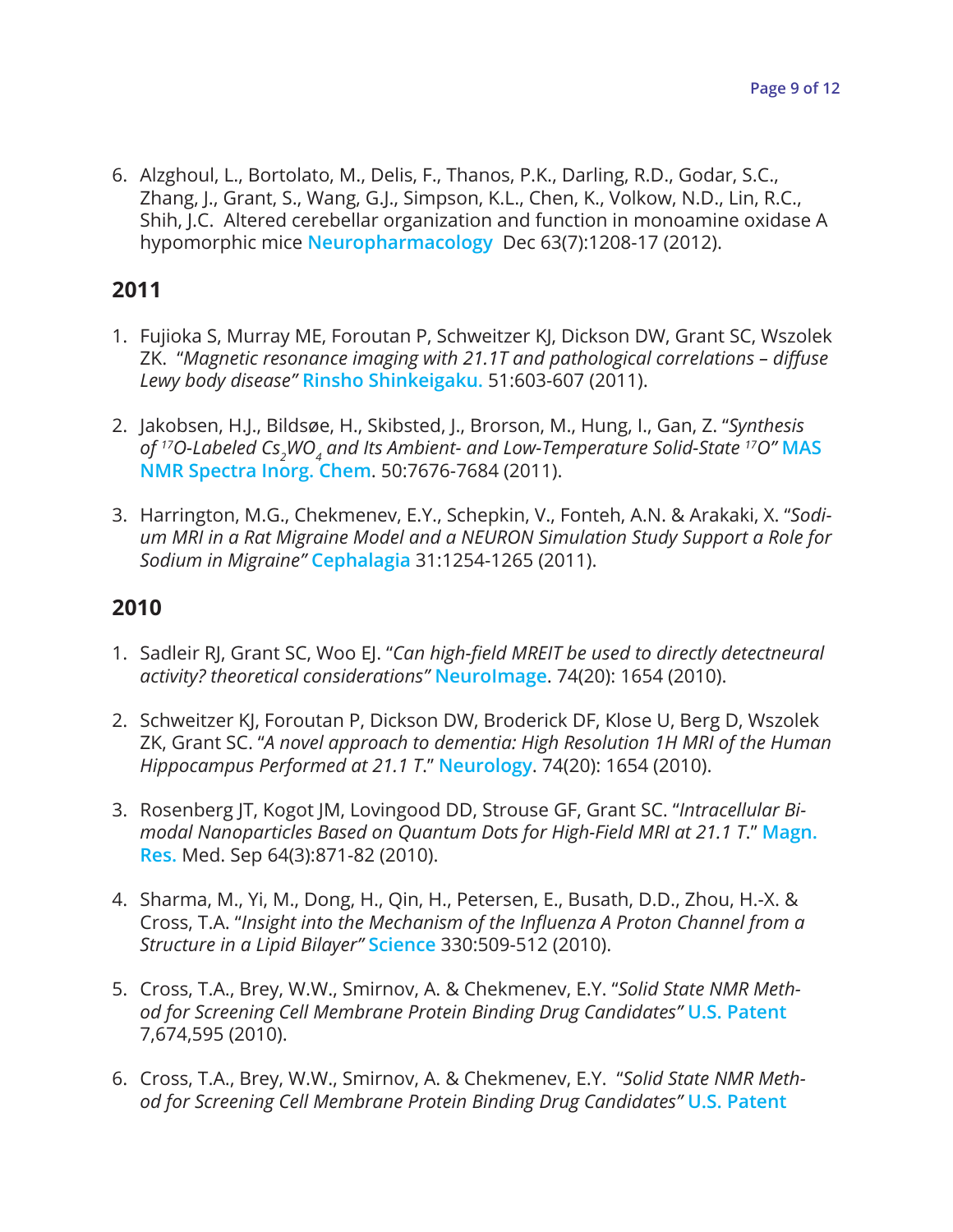7,678,546 (2010).

7. Schepkin, V.D., Brey, W.W., Gor'kov, P.L. & Grant, S.C. "*Initial In Vivo Rodent Sodium and Proton Imagingat 21.1T"* **Magn. Reson. Imaging** 28:400-407 (2010).

#### **2009**

- 1. Sharma R. "*Microimaging of hairless rat skin by magnetic resonance at 900 MHz."* **Magn Reson Imaging.** 27(2): 240-55 (2009).
- 2. Fu, R., "*Efficient Heteronuclear Dipolar Decoupling in NMR of Static Solid Samples using Phase-Wiggled Two-Pulse Phase Modulation*" **Chem. Phys. Lett.** 483, 147-153 (2009).
- 3. Fu, R., Gordon, E.D., Hibbard, D.J., and Cotten M., "*High Resolution Heteronuclear Correlation NMR Spectroscopy of an Antimicrobial Peptide in Aligned Lipid Bilayers: Peptide-Water Interactions at the Water-Bilayer Interface*" **J. Am. Chem. Soc.** 131, 10830-10831 (2009).

#### **2008**

- 1. Walter GA, Santra S, Thattaliyath B and Grant SC. "*Use of (Para)magnetic nanoparticles for labeling and tracking of stem cells and progenitors. Nanoparticles in Biomedical Imaging: Emerging Technologies and Applications*" **JWM Bulte & MMJ Modo** (Eds.), Springer (2008).
- 2. Hamaed, H., Pawlowski, J.M., Cooper, B.F.T., Fu, R. Eichhorn, S.H. & Schurko, R.W. "*Application of Solid-State 35Cl NMR to the Structural Characterization of Hydrochloride Pharmaceuticals and their Polymorphs"* **J. Am. Chem. Soc.** 130: 11056-11065 (2008).
- 3. Page, R., Kim, S., & Cross, T.A. "*Transmembrane Helix Uniformity Examined by Spectral Mapping of Torsion Angles"* **Structure** 16: 787-797 (2008).

- 1. McNeil, S.A., Gor'kov, P.L., Struppe, J., Brey, W.W., & Long, J.R. "*Optimizing ssN-MR experiments for dilute proteins in heterogeneous mixture at high fields*" **Magn. Reson. Chem.** 45: S209-S220 (2007).
- 2. Page, R., Li, C., Hu, J., Gao, F.P. & Cross, T.A. "*Lipid Bilayers: An Essential Environment for the Understanding of Membrane Proteins"* **Magn. Reson. Chem.** 45: S2-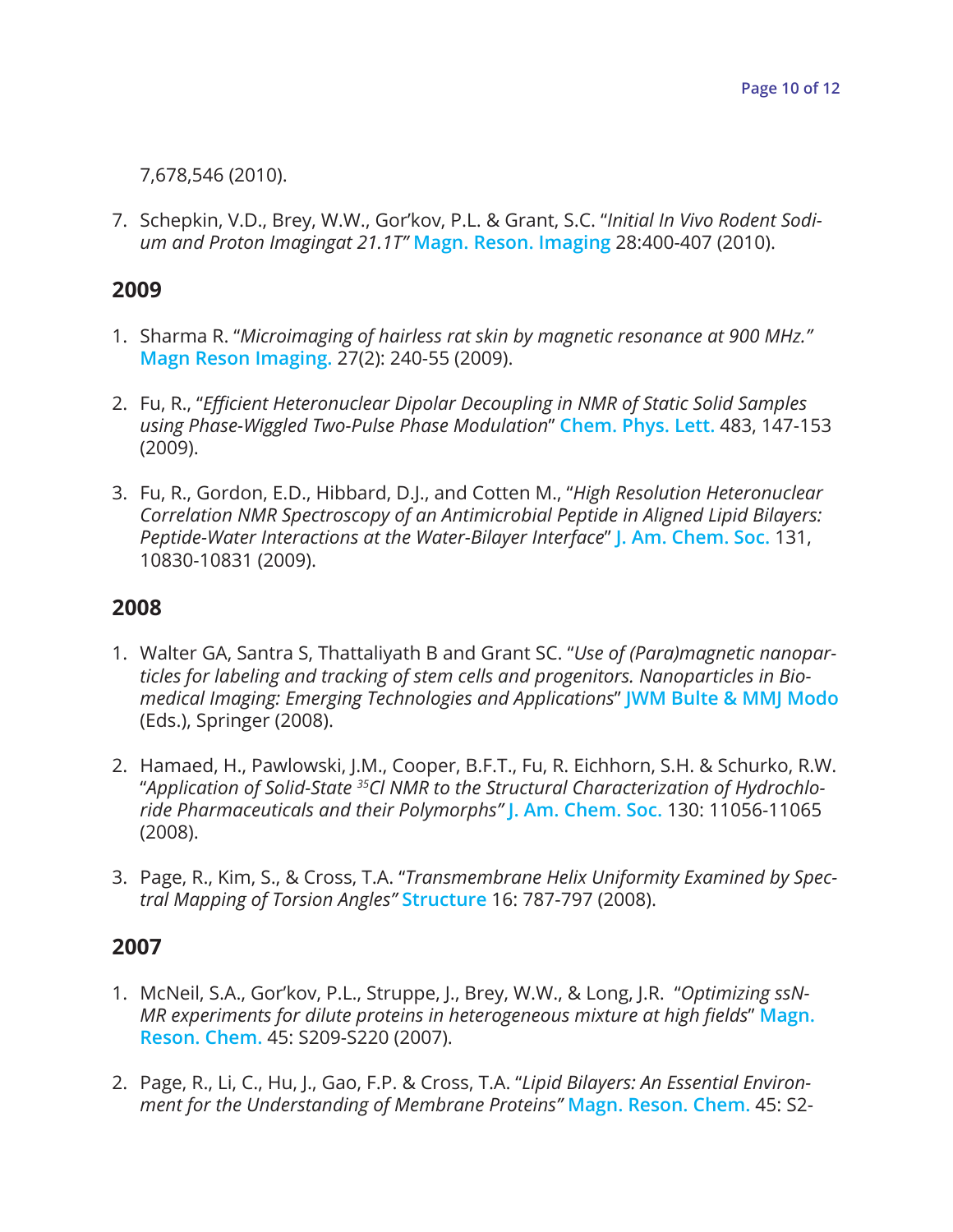#### S11 (2007).

- 3. Hu, J., Qin, H., Li, C., Sharma, M., Cross, T.A. & Gao, F.P. "*Structural Biology of Transmembrane Domains: Efficient Production and Characterization of Transmembrane Peptides by NMR*" **Protein Sci**. 16: 2153-2165 (2007).
- 4. Gor'kov, P.L., Chekmenev, E.Y., Li, C., Cotten, M., Buffy, J.J., Traaseth, N.J., Veglia, G. & Brey, W.W. "*Using Low-E resonators to reduce RF heating in biological samples for static solid-state NMR up to 900 MHz"* **J. Magn. Reson.** 185: 77-93 (2007).
- 5. Li, C., Gao, F.P., Qin, H., Chase, R. & Cross, T.A. "*Uniformly Aligned Full-Length Membrane Protein in Liquid Crystalline Bilayers"* **J. Am. Chem. Soc.** 129:5304-5305 (2007).
- 6. Fu, R., Gunaydin-Sen, O. & Dalal, N.S. "*Simultaneous Supralinear Line-narrowing and Sensitivity Enhancement at High Fields in Magic Angle Spinning NMR of Spin-1/2 Nuclei in Solids*" **J. Am. Chem. Soc.** 129: 470-471 (2007).

#### **2006**

- 1. Chekmenev, E.Y., Jones, S,M., Nikolayeva, Y.N., Vollmar, B.S., Wagner, T.J., Gor'kov, P.L., Brey, W.W., Manion, M.N., Daugherty, K.C. & Cotten, M. "*High-Field NMR Studies of Molecular Recognition and Structure-Function Relationships in Antimicrobial Piscidins at the Water-Lipid Bilayer Interface*" **J. Am. Chem. Soc.** 128, 5308-5309 (2006).
- 2. Page, R.C., Moore, J.D., Nguyen, H.B., Sharma, M., Chase, R., Gao, F.P., Mobley, C.K., Sanders, C.R., Ma, L., Sonnichsen, F.D., Lee, S., Howell, S.C., Opella, S.J. & Cross, T.A. "*Comprehensive Evaluation of Solution Nuclear Magnetic Resonance Spectroscopy Sample Preparation for Helical Integral Membrane Proteins*" **J. Struct. Funct. Genomics** 7:51-64 (2006).
- 3. Hu, J., Chekmenev, E. and Cross, T.A. (2006) Anisotropic Chemical Shift Perturbation by Ions in Conducting Channels *in* **The Handbook of Modern Magnetic Resonance** (Asakura, T., Saito, H., Ando, I., Eds.) Kluwer Academic Press (2006).

#### **2005**

1. Dixon, I.R., Markiewicz, W.D., Brey, W.W., and Shetty, K.K. "*Performance of the Ultra Wide Bore 900 MHz NMR Magnet at the National High Magnetic Field Laboratory*" **IEEE Trans. Appl. Supercond.**, 15 (2), 1334-1337 (2005).